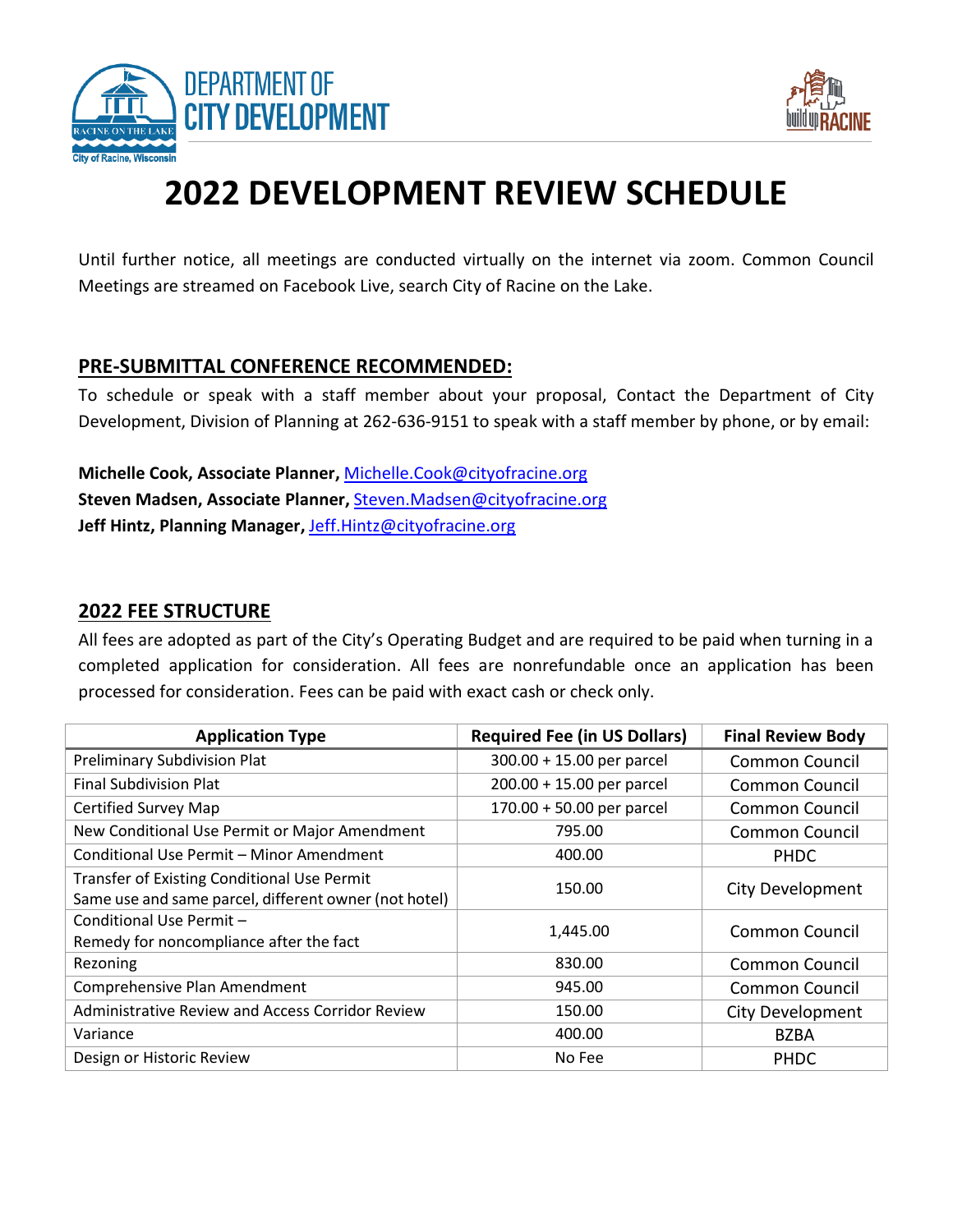| <b>Application</b><br><b>Deadline</b> | <b>Verification</b><br>of Complete<br><b>Application</b> | <b>Review and</b><br><b>Comment by</b><br><b>Joint Plan</b><br><b>Review Team</b><br>(JPRT) | <b>Public</b><br><b>Notices Sent</b> | <b>Corrections or</b><br><b>Modifications</b><br>to Plans Due | <b>Distribution of</b><br>PHDC Agenda &<br><b>Recommendations</b> | <b>Planning Heritage</b><br>and Design<br><b>Commission</b><br>Consideration*^ | <b>Common Council</b><br><b>Consideration</b> |
|---------------------------------------|----------------------------------------------------------|---------------------------------------------------------------------------------------------|--------------------------------------|---------------------------------------------------------------|-------------------------------------------------------------------|--------------------------------------------------------------------------------|-----------------------------------------------|
| December 13                           | December 20                                              | December 27                                                                                 | December 31                          | January 3                                                     | January 7                                                         | January 12                                                                     | January 18                                    |
| December 27                           | January 3                                                | January 10                                                                                  | January 14                           | January 17                                                    | January 21                                                        | January 26                                                                     | February 1                                    |
| January 17                            | January 24                                               | January 31                                                                                  | February 4                           | February 7                                                    | February 11                                                       | February 16                                                                    | March 1                                       |
| February 7                            | February 14                                              | February 21                                                                                 | February 25                          | February 28                                                   | March 4                                                           | March 9                                                                        | March 15                                      |
| February 21                           | February 28                                              | March 7                                                                                     | March 11                             | March 14                                                      | March 18                                                          | March 23                                                                       | April 18                                      |
| March 14                              | March 21                                                 | March 28                                                                                    | April 1                              | April 4                                                       | April 8                                                           | April 13                                                                       | April 18                                      |
| March 28                              | April 4                                                  | April 11                                                                                    | April 15                             | April 18                                                      | April 22                                                          | April 27                                                                       | May 3                                         |
| April 11                              | April 18                                                 | April 25                                                                                    | April 29                             | May 2                                                         | May 6                                                             | May 11                                                                         | May 17                                        |
| May 2                                 | May 9                                                    | May 16                                                                                      | <b>May 20</b>                        | May 23                                                        | May 27                                                            | June 1                                                                         | June 7                                        |
| May 30                                | June 6                                                   | June 13                                                                                     | June 17                              | June 20                                                       | July 24                                                           | June 29                                                                        | July 19                                       |
| July 4                                | July 11                                                  | July 18                                                                                     | July 22                              | July 25                                                       | July 29                                                           | August 3                                                                       | August 16                                     |
| July 25                               | August 1                                                 | August 8                                                                                    | August 12                            | August 15                                                     | August 19                                                         | August 24                                                                      | September 6                                   |
| August 8                              | August 15                                                | August 22                                                                                   | August 26                            | August 29                                                     | September 2                                                       | September 7                                                                    | September 20                                  |
| August 22                             | August 29                                                | September 5                                                                                 | September 9                          | September 12                                                  | September 16                                                      | September 21                                                                   | October 4                                     |
| September 12                          | September 19                                             | September 26                                                                                | September 30                         | October 3                                                     | October 7                                                         | October 12                                                                     | October 18                                    |
| September 26                          | October 3                                                | October 10                                                                                  | October 14                           | October 17                                                    | October 21                                                        | October 26                                                                     | November 1                                    |
| October 17                            | October 24                                               | October 31                                                                                  | November 4                           | November 7                                                    | November 11                                                       | November 16                                                                    | December 6                                    |
| November 14                           | November 21                                              | November 28                                                                                 | December 2                           | December 5                                                    | December 9                                                        | December 14                                                                    | January 2023                                  |

**\*Design Review and façade grant applications have an application deadline of two (2) weeks prior to the PHDC Meeting.**

**^Variance Applications have the same schedule as the PHDC, but the Board of Zoning and Building Appeals meets as needed.**

**Application Materials can be found at:<https://www.buildupracine.org/business-tools/planning/>**

**Green dates fall on holidays and deadlines will be the previous business day.**